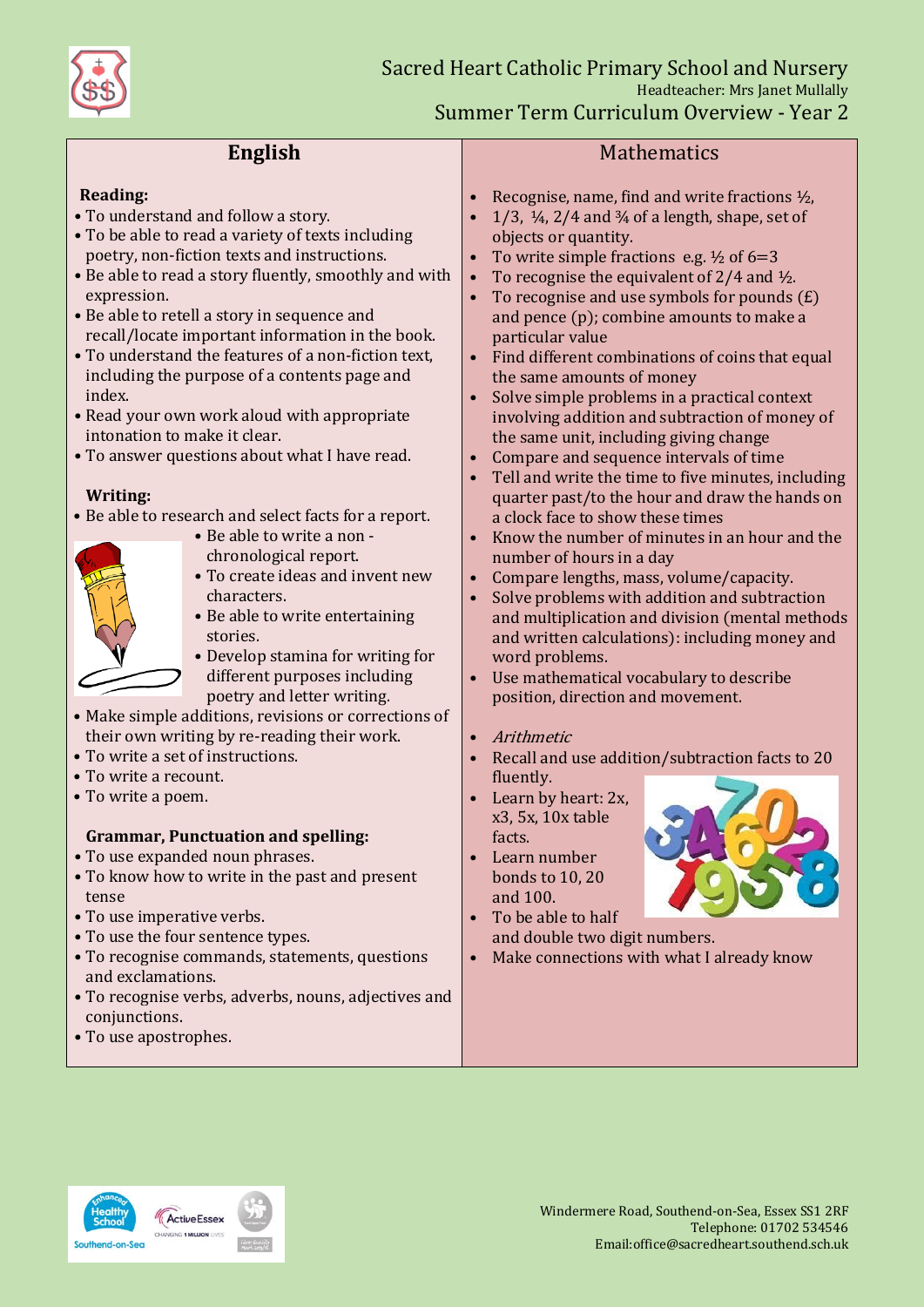

| Science                                                                           | R.E.                                                                                        |
|-----------------------------------------------------------------------------------|---------------------------------------------------------------------------------------------|
|                                                                                   | To follow the locally agreed Syllabus for RE 'Come                                          |
| From A to B                                                                       | and See'                                                                                    |
| • To perform simple tests                                                         | Focus: Spreading the Word                                                                   |
| • To use their observations and ideas to suggest                                  | • To know how messages passed on                                                            |
| answers to questions                                                              | • To know the importance of Pentecost<br>• To understand how Jesus promised the Holy Spirit |
| • To gather and record data to help in answering                                  | • To be able to explain why the Ascension is                                                |
| questions<br>• To identify and compare the suitability of a                       | important                                                                                   |
| variety of everyday materials                                                     | <b>Focus: Rules</b>                                                                         |
| • To find out how the shapes of                                                   | • Know and understand:                                                                      |
| solid objects made from some                                                      | • How rules can help at home and in school                                                  |
| materials can be changed by                                                       | • The reasons for rules in the Christian family                                             |
| squashing, bending, twisting                                                      | • Acquire the skills of assimilation, celebration and<br>application of the above           |
| and stretching                                                                    |                                                                                             |
|                                                                                   | <b>Focus: Treasures</b>                                                                     |
|                                                                                   | • To know and understand that everyone is our                                               |
|                                                                                   | neighbour and is loved by God.<br>• To know that the world is Gods treasure given to        |
|                                                                                   | us.                                                                                         |
|                                                                                   |                                                                                             |
|                                                                                   | <b>Focus: Muslim Faith</b>                                                                  |
|                                                                                   | • To understand how prayer and quiet times are<br>important to Muslims                      |
|                                                                                   | • To know the importance of family in the Muslim                                            |
|                                                                                   | faith                                                                                       |
| <b>PSHE</b>                                                                       | <b>Music</b>                                                                                |
| • To understand who our neighbours are                                            | • To learn the technical vocabulary linked to                                               |
| • To understand that we belong to various                                         | creating a piece of music.                                                                  |
| communities                                                                       | • To learn about a range of                                                                 |
| • To learn that we have a duty of care for others and<br>for the world we live in | musical styles and the                                                                      |
| • To learn some basic first aid principles                                        | instruments used to create<br>particular sounds.                                            |
| • Thinking about transitioning into the new school                                | • To understand how sounds                                                                  |
| year                                                                              | can be made and changed                                                                     |
|                                                                                   | • To be able to play simple rhythms                                                         |